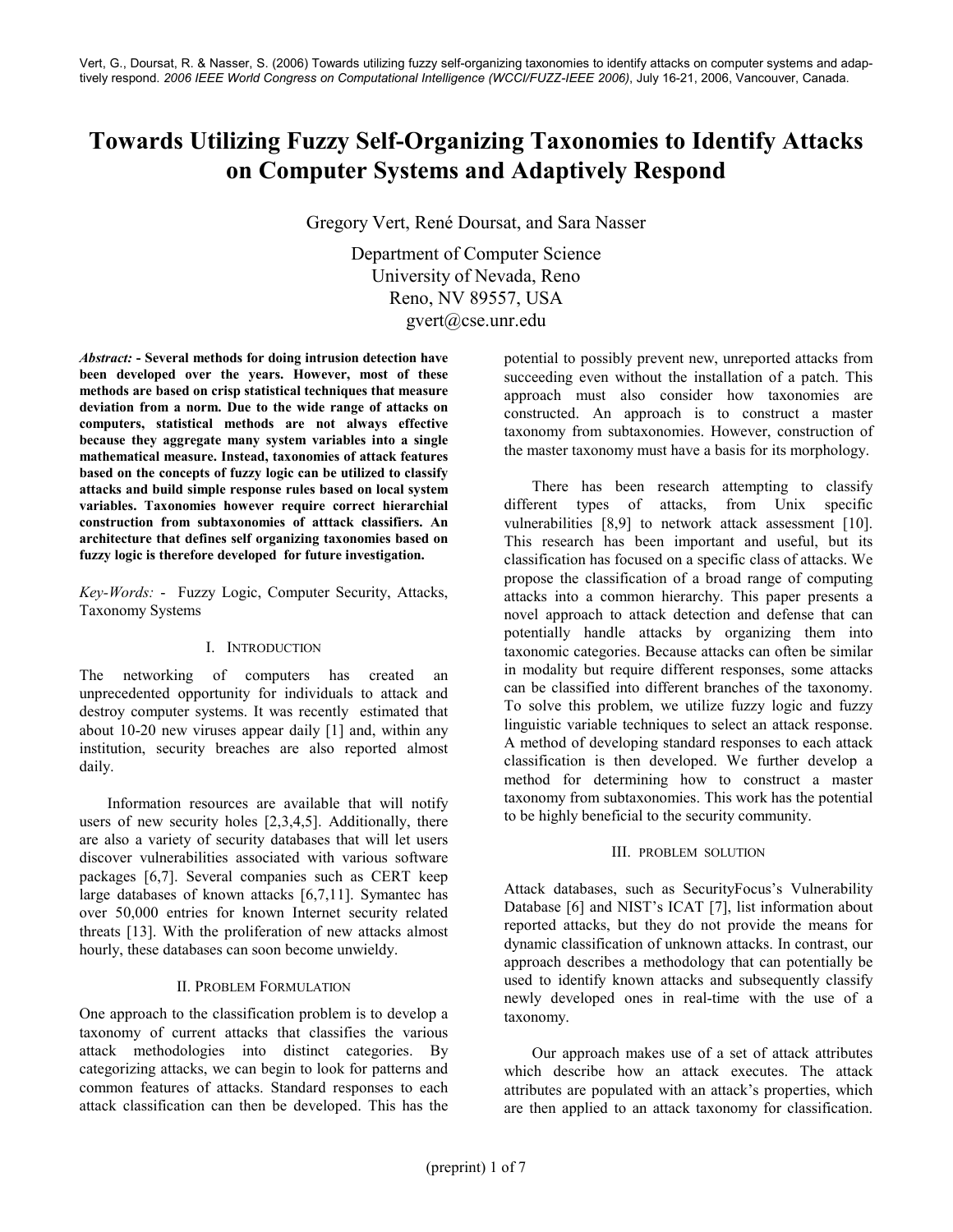Attacks with common or similar attributes will be located in the same category of the taxonomic tree. By using this classification, a system could potentially be devised to take an appropriate action based on the classification of the attack within the taxonomies. This method can preclude a lengthy search through a large database of attacks for a possible defense.

Through careful choice of attribute list members, our taxonomy can conceivably support all known types of attacks. This attribute list can be altered in the future as new attacks present themselves.

#### A. Attack Attributes

We have developed and continue to develop a list of attributes to describe an attack and relate them in a fashion that would support taxonomic trees. We devised a topdown naming scheme. The first attribute is the root tree node and each subsequent attribute is a subnode. These attributes are period-delimited. For example, the Bandwidth attribute in the network taxonomy is written as:

#### Network.Bandwidth

and the InPorts under TCP in the same network taxonomy (Fig. 1) is written as:

### Network.Protocol.TCP.InPorts

Our taxonomy includes 22 separate attack attributes. For the sake of brevity this list is not included in this paper. The attack attributes list a distinguishing set of actions and states of different attacks. We looked at different databases that compile information on existing attacks [6,7] and found the following general classifications among them:

- Remote access through a network connection
- Attacks that modify/create files on the file system
- Attacks executed using an exploit for a particular operating system and daemon
- Attacks that use kernel services for elevated privileges

Additionally we found that the abstract components of a computational system could be utilized in classification of exploits such as:

- physicality
- resources
- memory

## B. Node Actionable Response Rules

Complex responses to an attack behavior can be created through the composition and action of a series of smaller, simpler rules. In this sense, we have placed into the nodes of our taxonomy simple localized rules that react to an attack on just the node characteristics. For example a rule in the Network taxonomy might be

> Network.TCP.InPort =  $n$ Network.ActionRule = block n

These are referred to as "node actionable response rules" and are collected as processing drops through layers of the taxonomies until it reaches a leaf node. There they form a complex set of responses to an attack which is actioned upon through the use of fuzzy logic.

#### C. Attack Taxonomies

In previous work several types of taxonomies were developed. The first type of taxonomy developed was based on common attributes of attacks that originated through a remote connection across a network.



Fig. 1. Network Attribute Taxonomy

Fig. 1 presents the network attribute taxonomy. In our hierarchy, child nodes inherit all the attributes and descriptive properties of their parent nodes, as well as having node specific attributes. The network attributes specified in the tree help to define attacks based on the protocol, bandwidth, and action characteristics of the attack.

We also found an entire category of attacks on files and file systems as mentioned above. The file system taxonomy (Fig. 2) was developed to structure and organize this data into a taxonomic model. The attributes in this tree define what files on the victim's machine are created, changed, and deleted. It also allows for operating system specific attributes, such as registry entries in the Microsoft Windows environment.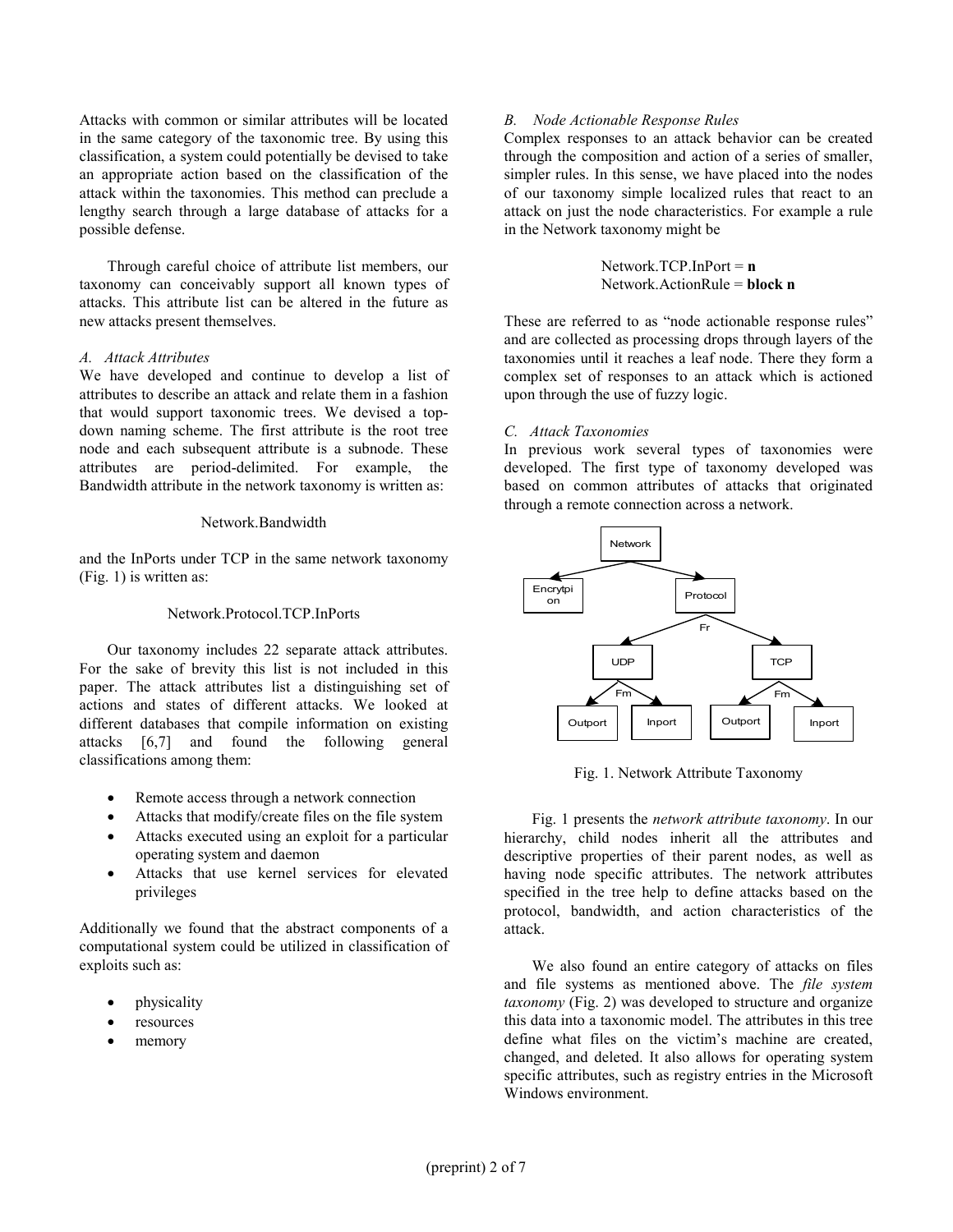

Fig. 2. File System Attribute Taxonomy

Another category of attacks are based on system exploits. Fig. 3 presents the exploit attribute taxonomy which was referenced in section III.A. The exploit tree defines the vulnerability that an attacker may use on a victim's machine. This taxonomy models common programming errors, improper configurations, and user errors.



Fig. 3. Exploit Attribute Taxonomy

Finally, attacks exist that use services and drivers to gain elevated system privileges [14]. The kernel taxonomy, mentioned above, is presented in Fig. 4 and shows the types of attacks that are possible using kernel privileges.



Fig. 4. Kernel Attribute Taxonomy

Newer attacks include the use of device drivers and kernel services that allow malicious users to completely bypass security and take complete control of the victim's computer.

 We have defined in this previous work a preliminary set of attributes that populate the taxonomic subtrees and are utilized in the classification process. However further investigation has lead to the realization that attacks fall into several distinct categorical classifications based on the generalized subsystems found in a computer. These are now defined to be: network, file, memory, resource, kernel and physical systems. In addition, we needed to keep our previously defined exploit taxonomy but parse it into exploits based on what system is specifically attacked by the exploits. We have further developed the concept of memory-based, physical-based and network taxonomies, and exploits.

 The first of our new taxonomic subtrees is based on physical access to a machine and is defined in Fig 5.



Fig. 5. Physical Attribute Taxonomy

This taxonomy classifies for attack attributes that are a physical characteristic in an attack. The next new taxonomic subtree we have developed bases classification on memory aspects of an attack and is shown in Fig. 6.



Fig. 6. Memory Attribute Taxonomy

 The final taxonomic subtree we have defined in this phase of research is the resource subtree. This helps classify machine information based on resources being utilized. This tree is shown in Fig. 7.



Fig. 7. Resource Attribute Taxonomy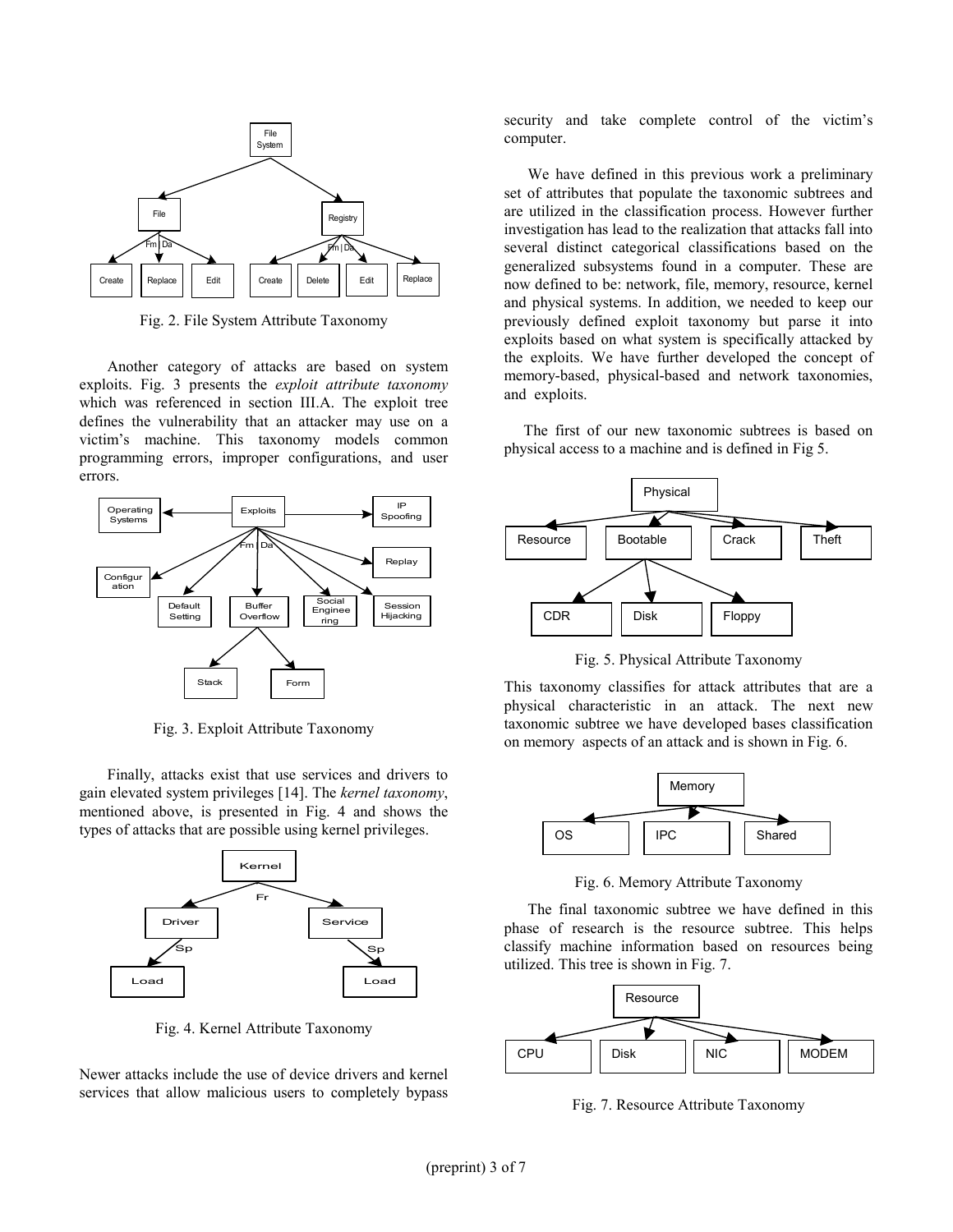Consolidating all of the above attacks into a single taxonomy produces a modified version of our earlier preliminary developed tree. This taxonomy is shown in Fig. 8, where each box represents the subtaxonomies presented in Fig. 1 through Fig. 7.



- PE Physical-based Exploits
- ME Memory-based Exploits

Fig. 8. Consolidated Taxonomic Graph

In Fig. 8 all leaf nodes are connected to the next subtaxonomic tree's root, except for boxes that have a dashed line. These boxes have child node hooks to a subtree that other child nodes to not follow through.

Input vector  $V$  is an *n*-dimensional feature vector whose attributes describe data about an attack as it is being observed. This vector contains the same attributes as those used in the subtrees when selecting and moving to the next child node. At this point in the development of our research it was realized that an attack can actually branch to two or more child nodes in a subtree or two or more subtrees in the consolidated taxonomic graph. The reason is that attacks are typically multi-pronged in their approaches. For instance, an attack may occur over the network primarily, however the instigator of an attack my also be sitting at a computer on the system trying to crack a password and gain physical access. For this reason, there may be multiple child nodes toward which an attack description can eventually bifurcate. However, attacks are typically going to have a preferred modality, e.g., Attack  $X$ primarily likes to use the network. For this reason, fuzzy logic was used to extend the above trees using linguistic variables and concepts of fuzzy object-oriented model design.

Fuzzy linguistic variables model the vagueness of human speech into a computable model. There are several approaches to this type of modeling [17]. One of the first tasks is to determine a suitable descriptive domain. Upon examination of our model we realized that the following domains would probably best describe the properties of an attack:

Frequency  $(Fr) = \{ never[0], sometimes[.25],$ usually $[.5]$ , most of the time[.75],  $always$ [1] }

Damage  $(Da) = \{ none[0], unknown[.30],$ probable[.55], definite[.80], severe[1] }

Speed  $(Sp) = \{ none[0], below average[.25],$ average[.5], above average[.75],  $fast[1]$ }

Familiarity  $(Fm) = \{ known[0], similar[.5],$  $unknown[1]$ }

This suggests a classification tuple of fuzzy linguistic variables (FLV) where:

$$
FLV[] = (Fr, Da, Sp, Fm).
$$

The linguistic variables are shown where they are located in the taxonomy trees (Fig. 1 to Fig. 4) using their abbreviations mentioned above. At this phase of the research we has not defined the linguistic variables for the new taxonomies that have been developed. Each of the fuzzy linguistic variables are in the range [0, 1] where 0 and 1 are crisp. Fuzzy values associated with the variables are indicated above inside the brackets []. In addition to the input vector  $V$ [] of characterizing attributes, we utilize fuzzy linguistic variables to characterize the attack. As input data in  $V[\ ]$  is classified and processed down through the tree, branch points of the taxonomy tree have the values for the linguistic variables assigned automatically as additional fuzzy characterizations of the attack. Selection of the correct fuzzy linguistic variables can be done by the system. This can produce a human-readable version of what the system thinks is happening. For example collection of data from computers currently being attacked may indicate that 75% of the time, a TCP port is selected for an attempted entry into the system. Considering that this is a frequency variable  $(Fr)$ , the fuzzy values assigned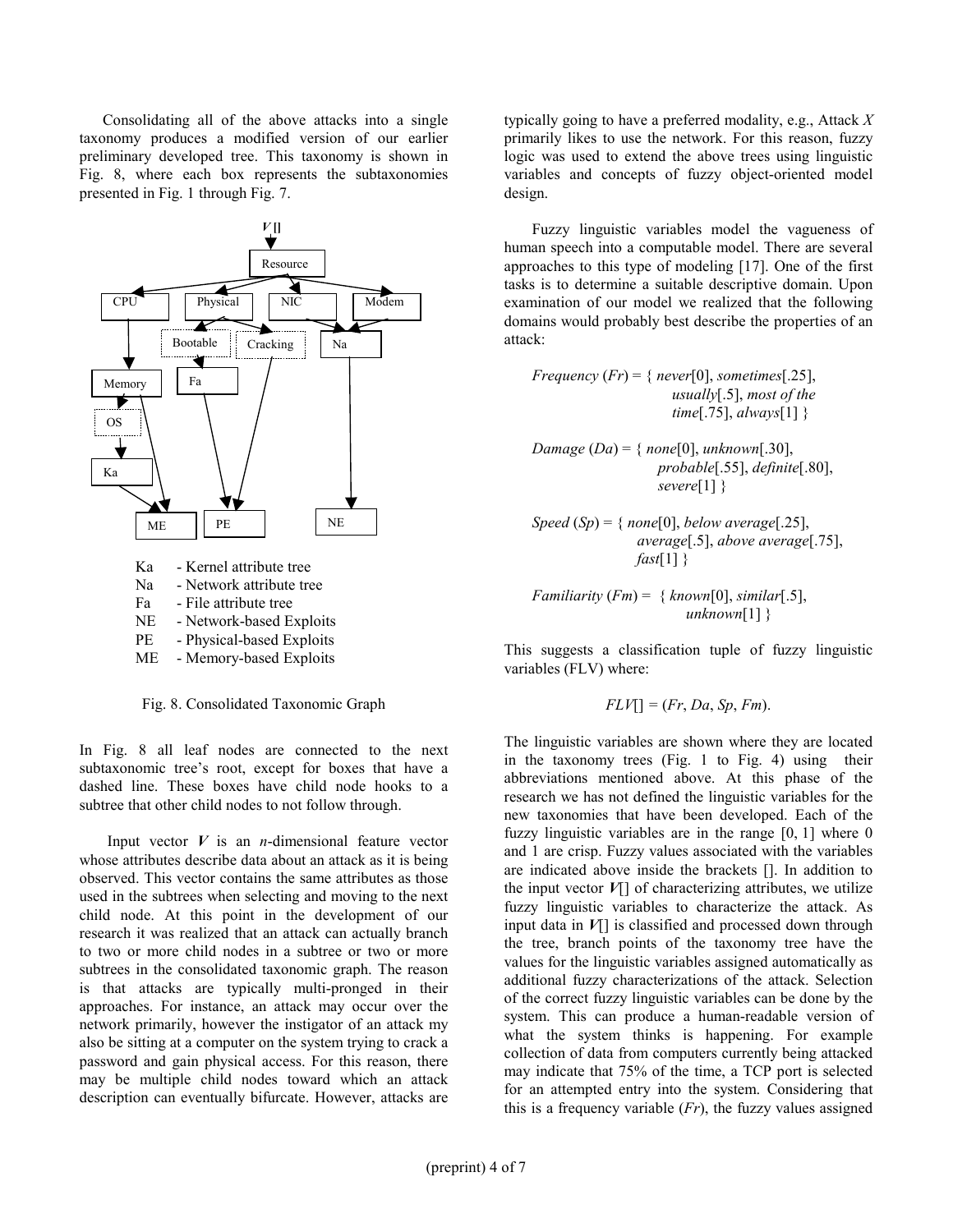to the tcp attribue in  $V$ ] might look like the following in the Na taxonomy tree:

```
Network.tcp = most of the time (fuzzy Fr = .75)
Network.udp = sometimes (fuzzy Fr = .25)
Network.TCP.InPort = \bf{n}Network.TCP.OutPort = null
Network.ActionRule = block n
```
Notice that node action rules are also found at each node in the subtrees and tailored to a localized response to the attack. However, they are not actioned until processing enters a leaf node, where they form a complex rule base tailored to the elements of the attack. This borrows from complex systems theory that supports the idea that a composite collection of small simple rules can from complex behaviors.

Once at the leaf nodes, where the set of all accumulated response rules are actioned, the values of the fuzzy classifiers are joined together through the following operation:

$$
FAct = \frac{\sum_{i}^{n} \sum_{ii}^{FLV} FLV_{i[u]}w_{ii}}{\sum_{i}^{n} \sum_{ii}^{FLV} FLV_{i[u]}}
$$
(1)

where:

|FLV| - cardinality of the FLV vector

n - number of leaf nodes with *FAct* values.

Fuzzy actionability (FAct) values can exist in several leaf nodes ranging from large to small values. This borrows from the fact that an attack's classification mentioned earlier may go down multiple branches of a taxonomic tree based on how the  $FLV$ [] set is applied to attributes at each node. The concept is the same as the one found in fuzzy object-oriented diagrams and fuzzy subsets.

Fig. 9 illustrates this point. In this case an attack can crisply belong to an Ea leaf node, or a Ka leaf node. However, with the application of the FLV variables, it is possible that an attack belongs to one or more leaf nodes.



Fig. 9. Partial membership of attack in multiple leaf nodes

Fuzzy membership implies that an attack is a subset of a node by the following

$$
A \subseteq B \iff \forall x \in U, \ u_A(x) \le u_B(x) \tag{2}
$$

where:

- $U$  all possible attacks
- $x$  any attribute in A's attack vector  $V[\ ]$
- A set of attributes of vector  $V[\]$  for an attack X
- $B$  set of attributes of vector  $V[$ ] for leaf nodes B.

The application of the response rules examines the FAct values and applies them in the following algorithm:

While (attack in progress) build  $V$ [] process taxonomic graph node to action  $(NTA) = max[all leaf nodes]$ set NTA. $FAct = null$  execute actionable rule set End While

As an example of this algorithm, a reconnaissance attack to gather information might perform port scans on TCP or UDP ports. A potential response to this attack via FAct and action rules could be to deny access to the originator of the port scan. The system can optionally insert a firewall rule that blocks all future traffic from the attacker. For preventive measures, the firewall can be configured to deny all traffic and only allow packets from pre-determined static IP addresses [15]. There are also known methods that can be used to thwart OS fingerprinting techniques [16].

### IV. SELF ORGANIZING TAXONOMIES

In previous work we made an initial attempt to develop the concept of attack taxonomies. The question of taxonomic structure was raised for further investigation. Specifically, how does one know that a subtaxonomy goes above or below another taxonomy when building the consolidated taxonomic graph seen in Fig. 8. It would be ideal if subtaxonomies could somehow suggest how to organize themselves or provide clues on how they should be organized.

We started to investigate this issue and had several initial observations. The first of these is that as a taxonomy increases in depth, its detail must also increase. Children nodes in a taxonomy inherit all the attribute classifiers that their parent has but also add their own. This can be seen in Fig. 10.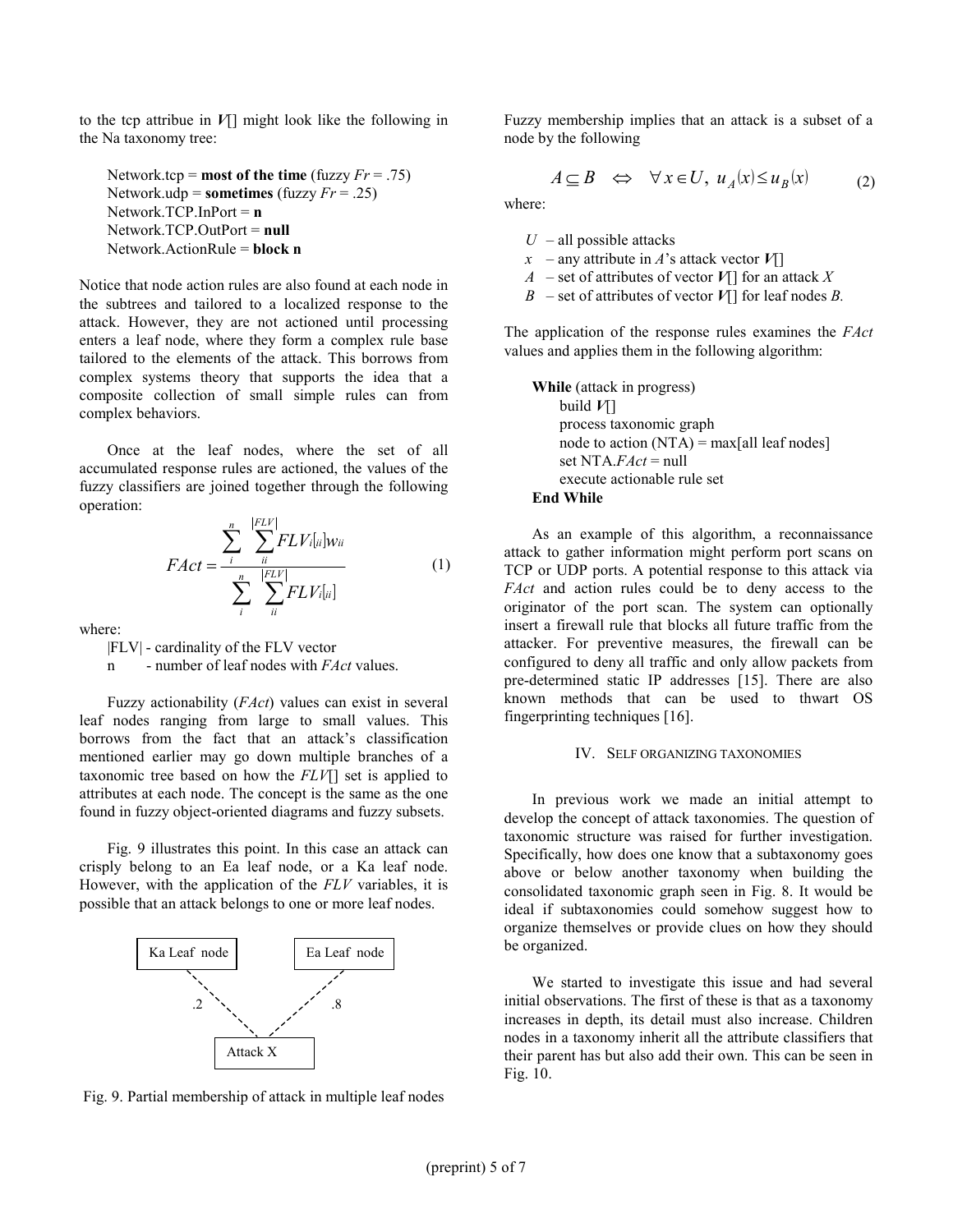

Fig. 10. Inheritance in child taxonomies

Fig. 10, A" and A' inherit attribute classifiers  $\{a, b, c\}$  from A, but differentiate themselves by classifiers d and f. Therefore:

 $A \subset A'$  and  $A''$ 

 $A' \neq A''$ .

and

Additionally

$$
A' \subseteq A'' \text{ and } A'' \subseteq A'.
$$

Utilizing these observations about relationships in taxonomies it is possible to determine the hierarchial relationship that subtaxonomies should use when being assembled into larger trees. In current research we extend this initial observation with two more concepts; that of cardinality and similiarity.

 Cardinality in its simplest sense means that the number of elements in one set are the same as the number of elements in another set. For this concept we introduce the notation:

where:

 $|A| = \{x : x \text{ is a natural number}\}\$ 

|A| represents the cardinality of feature set A.

The addition of cardinality to our model leads to the suggestion that we classify depth of nodes in our taxononomy by cardinality. However, this is not sufficient when considering how to determine if two or more nodes have the same parent node. In other words, two feature sets A, A'' may have the same depth in the taxonomy but not be in the same branch of a subtree because they are not related. Therefore, we introduce the concept of similiarity. The determination of how to measure similiarity is left to future research but we can define the concept to be component of fuzzy linguistic variable of the form R for "relation" where :

$$
nr - not related = {0}\nsr - somewhat related = {.5}\nor - often related = {.75}\nun - unknown = {0}\nre - related = {1}
$$

We further defined the following sets of relations:

 $R = \{ sr, or, re\}$  $R'' = \{ nr, un \}$ 

where:

R is the set of related nodes R'' is the set of unrelated nodes.

The concepts of node relation and node cardinality can be utilized to create a self organizing taxonomy using the following algorithm:

```
given: R, R'' and feature vector nodes A, A' 
if A, A' \in Rif |A| > |A'| then
        A is child of A' 
A_1 = A'_1 + 1 else 
        A' is child of A 
A'_1 = A_1 + 1
```
where:

 $A'_1$  = level in taxonomy of  $A'$  $A<sub>l</sub>$  = level in taxonomy of A.

Of note in the above method is that the measure of similiarity is not defined at this stage in the research. Similarity can mean a number of things such as same attributes for semantic attributes based on some criteria.

## V. CONCLUSION

 The wide range of attacks available makes detection and defense a difficult prospect. Identifying an attack is the first step in combating it. By categorizing attacks into a self-organizing network, we are developing a quick method of attack identification. The application of fuzzy logic to selection of actionable rules creates a system that reasons dynamically about attack responses.

This initial work is being further refined and developed to include concepts from complex adaptive systems. We have built a small prototype that uses fuzzy logic to check classification of attacks against the taxonomy. Known attacks are being used to verify our approach. This allows further refinement of search and classification techniques. Once known attacks have been classified and our methods validated, we are moving to classify undocumented attacks as they are presented. With a working system that can be queried quickly, our eventual goals of real-time identification, self-organization of new taxonomies and classification of attack may be realized.

#### **REFERENCES**

[1] Ducklin, Paul. The ABC of Computer Security. Retrieved April 12, 2003, from http://www. sophos.com/virusinfo/whitepapers/abc.html